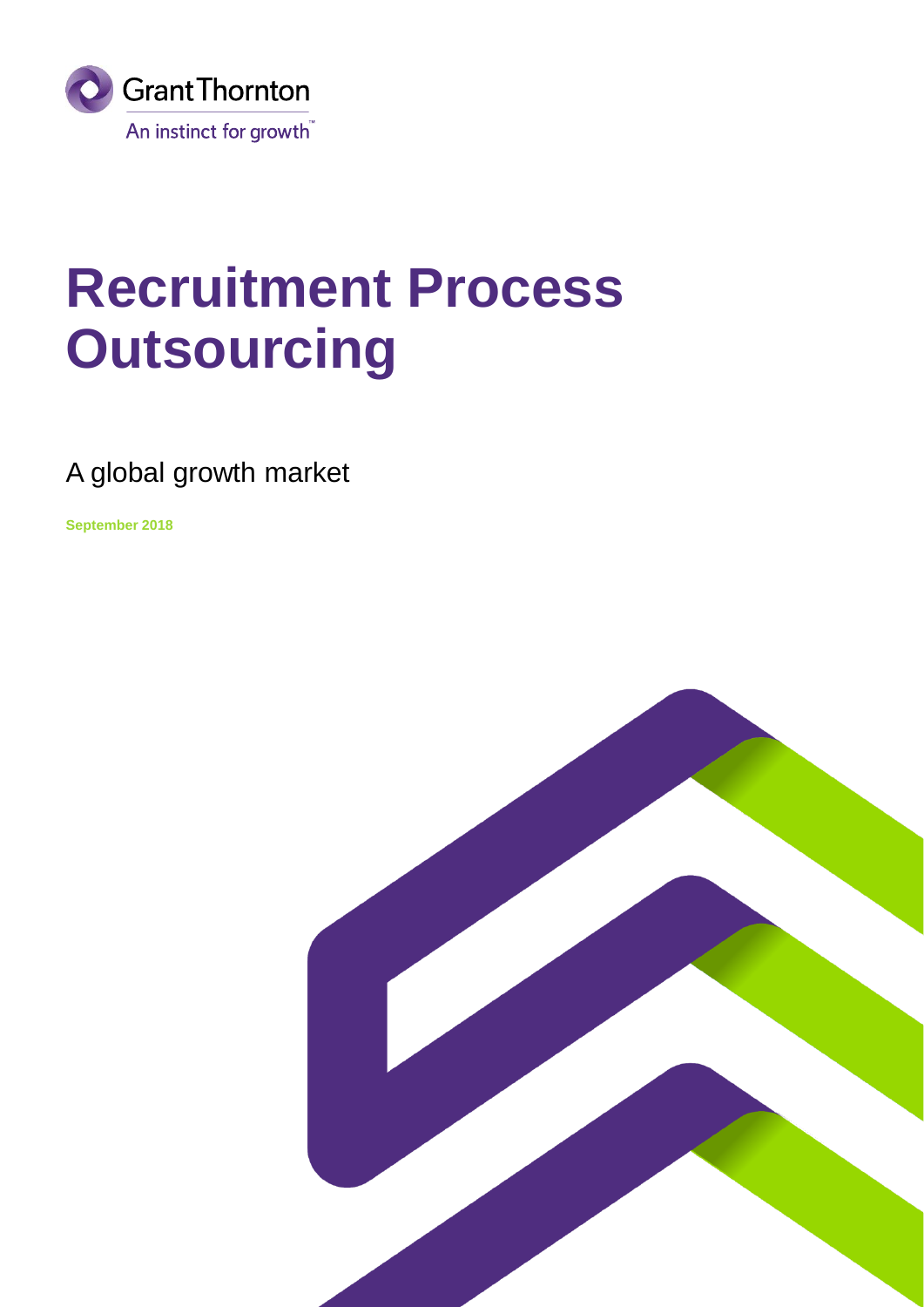## **Introduction Introduction**

Recruitment Process Outsourcing (RPO) has been gaining remarkable traction over the last two decades, as companies have sought to balance their needs to recruit talent whilst also managing costs.

More recently, there has been a proliferation of technology tools addressing different steps in the talent acquisition process, which could both facilitate and disrupt the market.

We talked to ten leading RPO players, several talent acquisition technology providers, and a number of multinational corporates to understand how the RPO model has evolved and their expectations for the next few years.

#### **Sources and references**

<sup>1</sup>Key RPO services used – Korn Ferry, The Talent Forecast, 2017 <sup>2</sup>US churn rates – Compensation Force Market intelligence – Grant Thornton research and interviews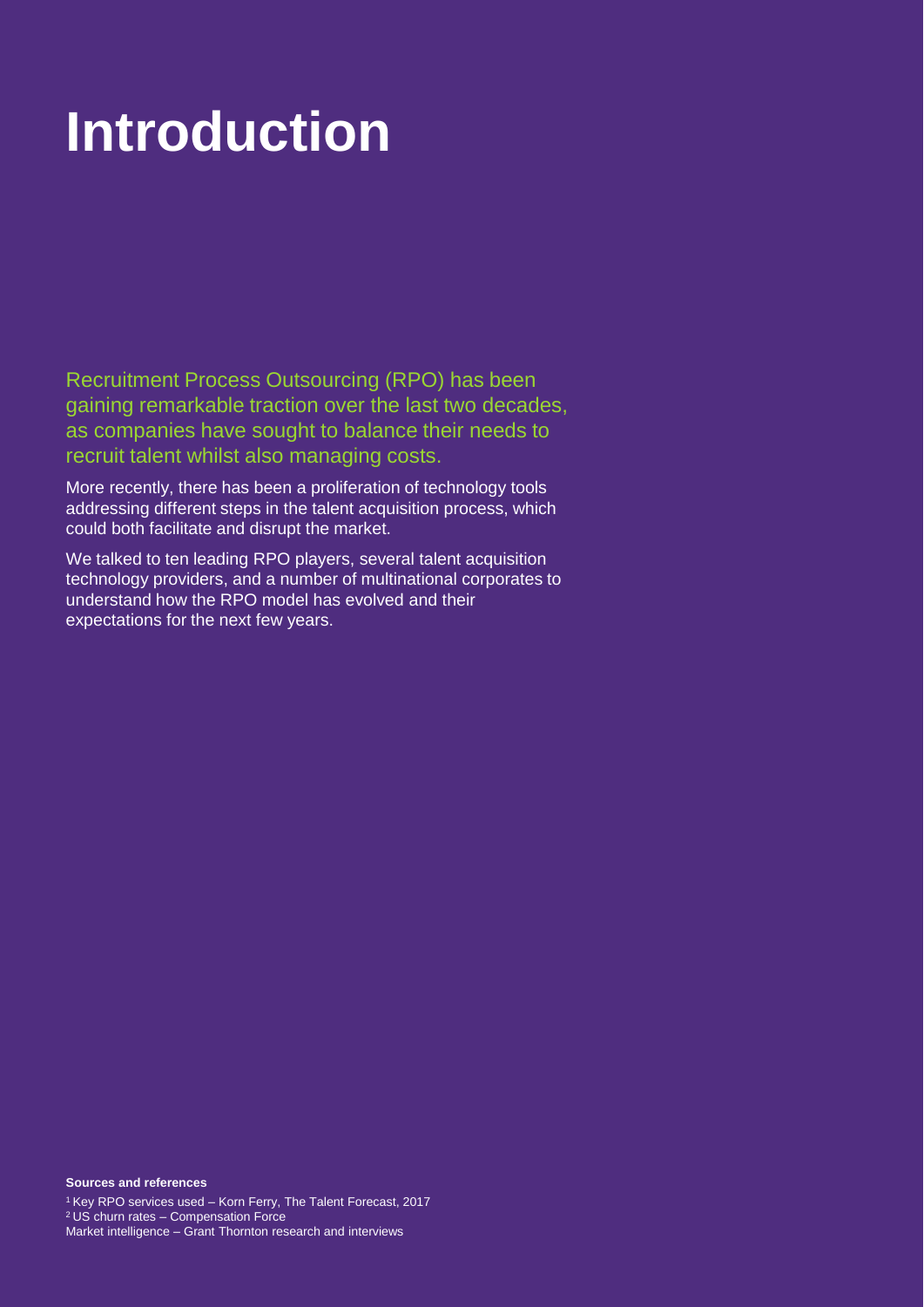### **Development of recruitment process outsourcing**

RPO involves the transfer of responsibility of all or part of the recruitment processes or activities (eg sourcing, screening, assessment) on an ongoing basis, as illustrated in figure 2. RPO providers typically tailor the mix of their services for the specific requirements of a client.

RPO first developed in the 1990s in the US and UK, and has evolved significantly since. RPO providers have been proactively expanding the scope of their activities, from traditionally focusing on sourcing and screening services, towards 'total workforce management', which encompasses a unified approach to contingent and permanent employees. However the most frequently outsourced activities are still sourcing and screening of candidates (see figure 1).

The RPO model involves the firm assuming the role of a client's recruiting department by owning and managing the recruiting process on-site or through off-shore delivery centres, using their own tools, technologies and methodologies.





#### **1. Key RPO services used<sup>1</sup>**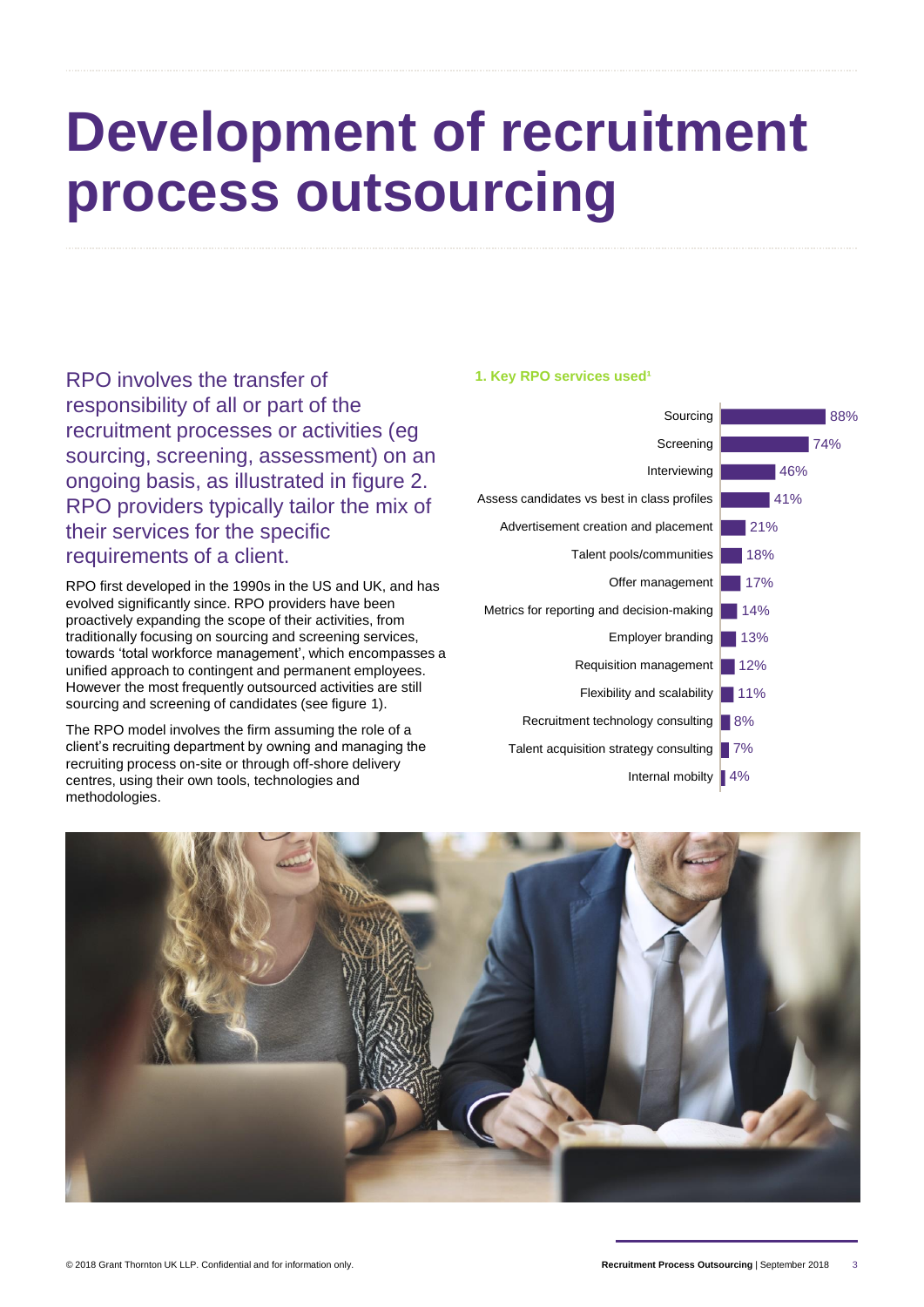#### **2. Typical RPO services**



- Project-specific
- Hybrid providing outsourced services for specific activities above, or for a particular division / job type

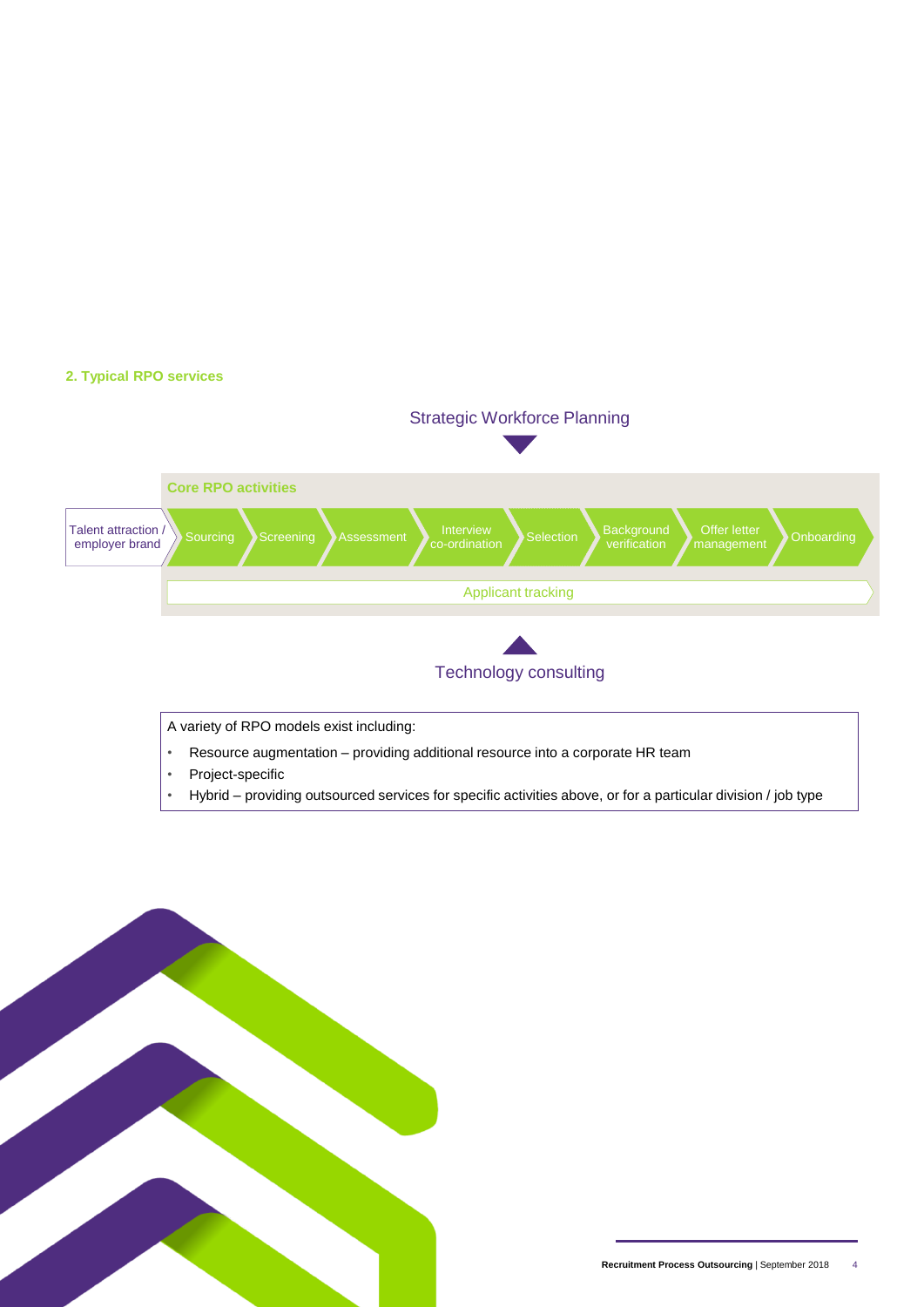#### **Rationale for outsourcing**

The rationale and perceived benefits of RPO include:

- **Flexibility and scalability –** effectively managing peaks and troughs in demand
- **Talent sourcing and recruitment expertise –** they have the benefit of resources and tools
- **Navigating new technology –** often have a dedicated team in place to test and evaluate new tools
- **Compliance**
- Cost and process efficiency

First generation contracts tend to focus more on cost, primarily achieved by reducing recruitment agency commissions through sourcing candidates directly, as well as reducing internal HR headcount.

Later generation contracts tend to place a greater emphasis on factors such as improving the quality of candidates and navigating new technology. Service level agreements evolve from quantitative measures, such as cost and time to hire, to include more qualitative measures, such as hiring manager and candidate satisfaction.

By the 3rd generation, the RPO model has often been rolled out to other geographies and service lines as a result of the firm gaining the trust of their respective clients.

Once a company has outsourced, it can be difficult to bring the process back in-house, especially after a third generation contract, as the SLAs have evolved and have been tailored to the client's needs across multiple countries. Furthermore, a significant investment in in-house resources and infrastructure would be required.

Large companies that do not outsource cited a number of reasons including:

- Taking a strategic decision to invest in in-house talent acquisition capabilities and to own the candidate relationship, particularly common in skilled jobs, or where there is a candidate shortage
- To maintain control of employer branding several considered it was easier to control the story and culture presented to candidates in-house
- Poor previous experience with RPO often due to a misalignment between provider SLAs and the client's expectations. Experiences were cited where quality of candidates hired was below expectations, or staff turnover seemed to be increasing as a result of an RPO

Some have sought to replicate the cost and process efficiency benefits through a shared service centre approach. These corporates considered they might still work with providers on a project basis to help with specific short-term recruitment needs, or to help recruit in certain geographies.

#### **US versus UK**

The US is considered to be the most mature market in terms of penetration of RPO, but is behind the UK in terms of breadth of services adopted.

UK contracts typically include a broader range of services (ie from sourcing through to on-boarding), often also including value-added services such as employer branding, talent acquisition strategy and technology consulting – which are less likely to be included in US-based contracts. Also, in the UK, it is more common for an outsourcing provider to offer a total talent solution, incorporating elements of RPO and contingent workforce recruitment.

The difference in the two markets may be because US corporates moved into RPO earlier and had gone through a phase of bringing selected activities back in-house, though there are signs that this may be reversing. The differences should not be over-emphasised since these are shades of grey, varying by sector and by client.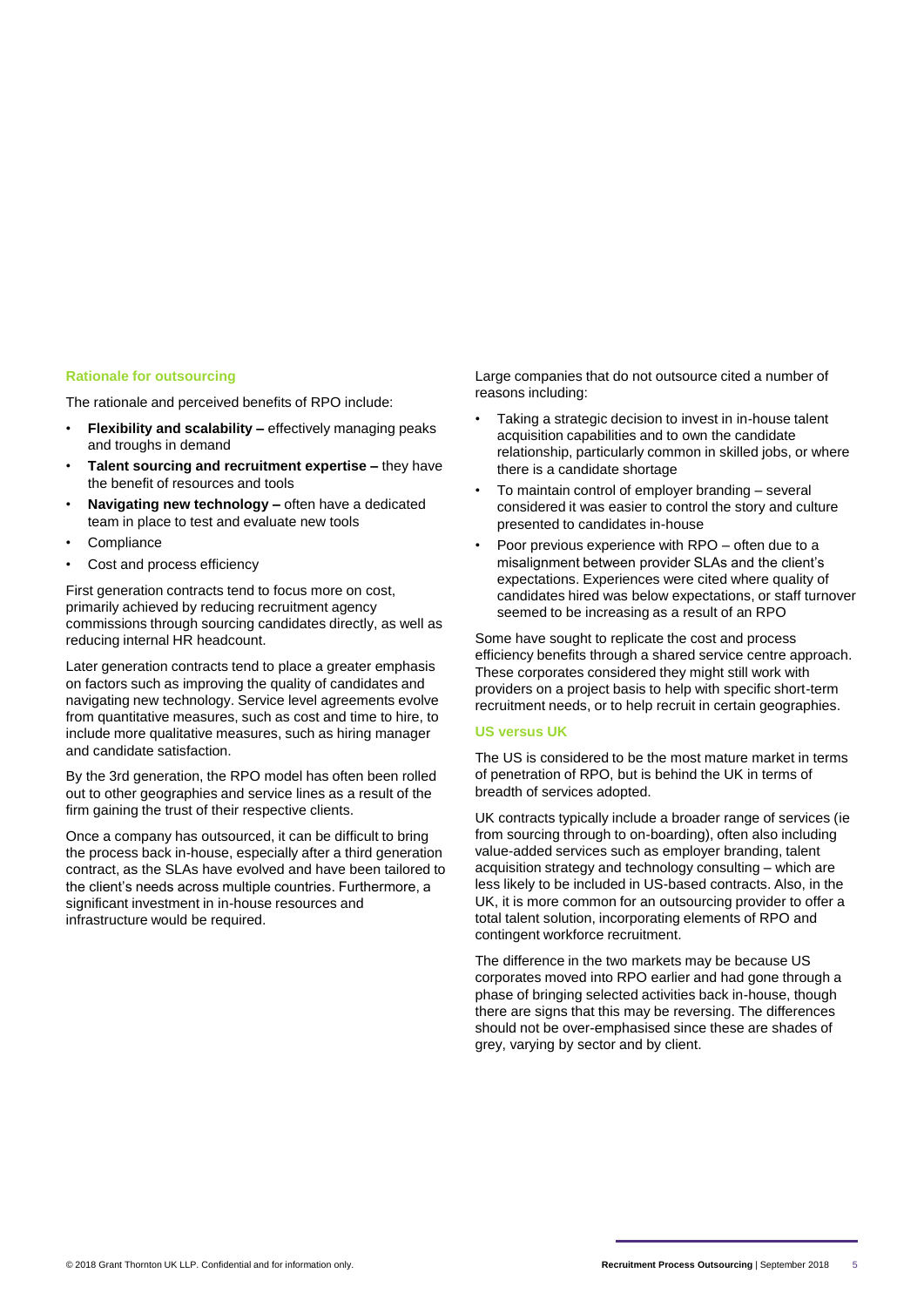# **The RPO market**

#### **Market size and growth**

The overall global RPO market size by average annual contract value is estimated by analysts to be between \$3bn and \$5bn, depending on the definition of RPO breadth in terms of minimum number of processes outsourced.

US and UK-led contracts account for more than two thirds of the global market, which is concentrated amongst large (>15,000 employee) businesses. Early adopter sectors have been financial services, manufacturing and pharmaceutical services, which together account for about two-thirds of the market.

The 2008/9 financial crisis led to a sharp fall in recruitment volumes, as a result of hiring freezes and employees not moving jobs as frequently: for example, US voluntary churn reduced by one third from c.13% in 2008 to c.9% in 2010 (see figure 3 below). However, recruitment volumes subsequently recovered as the economy stabilised and employee confidence returned.

Over the last five years, the market has delivered a mid-teens growth rate driven by a combination of recovering recruitment volumes, as voluntary churn steadily returned to prerecession levels, and increasing RPO penetration.

"The RPO market declined during the 2008/9 recession in the US; but as the economy bounced back, it definitely helped RPO to increase penetration" **RPO provider**

#### **Outlook**

The market is expected to continue to show double digit growth by analysts. This is supported by our discussions with the major RPO providers, who were all optimistic about the current growth rates that they are experiencing. Interestingly, a significant proportion of new deals that they win are still first generation contracts.

The UK and US is expected to see growth from a broader range of sectors and increased targeting of mid-market corporates (c.3,000 to 15,000 employees), leveraging RPO providers' technology and off-shoring capabilities.

Most RPO providers are also optimistic about growth in continental Europe, which has hitherto shown relatively lower penetration and reflects a more conservative attitude to RPO. The Asia-Pacific region is also expected to show high growth, driven to date by Western multinational corporates' investment in that region, but increasingly also by domestic players.

That said, RPO growth has historically benefitted from the recovery in recruitment volumes following the recession. Therefore, sustained growth at current rates will need to be largely driven by increased adoption of the RPO model at a rate faster than has hitherto been achieved.



#### **3. US employee market churn % (2008 – 2016)<sup>2</sup>**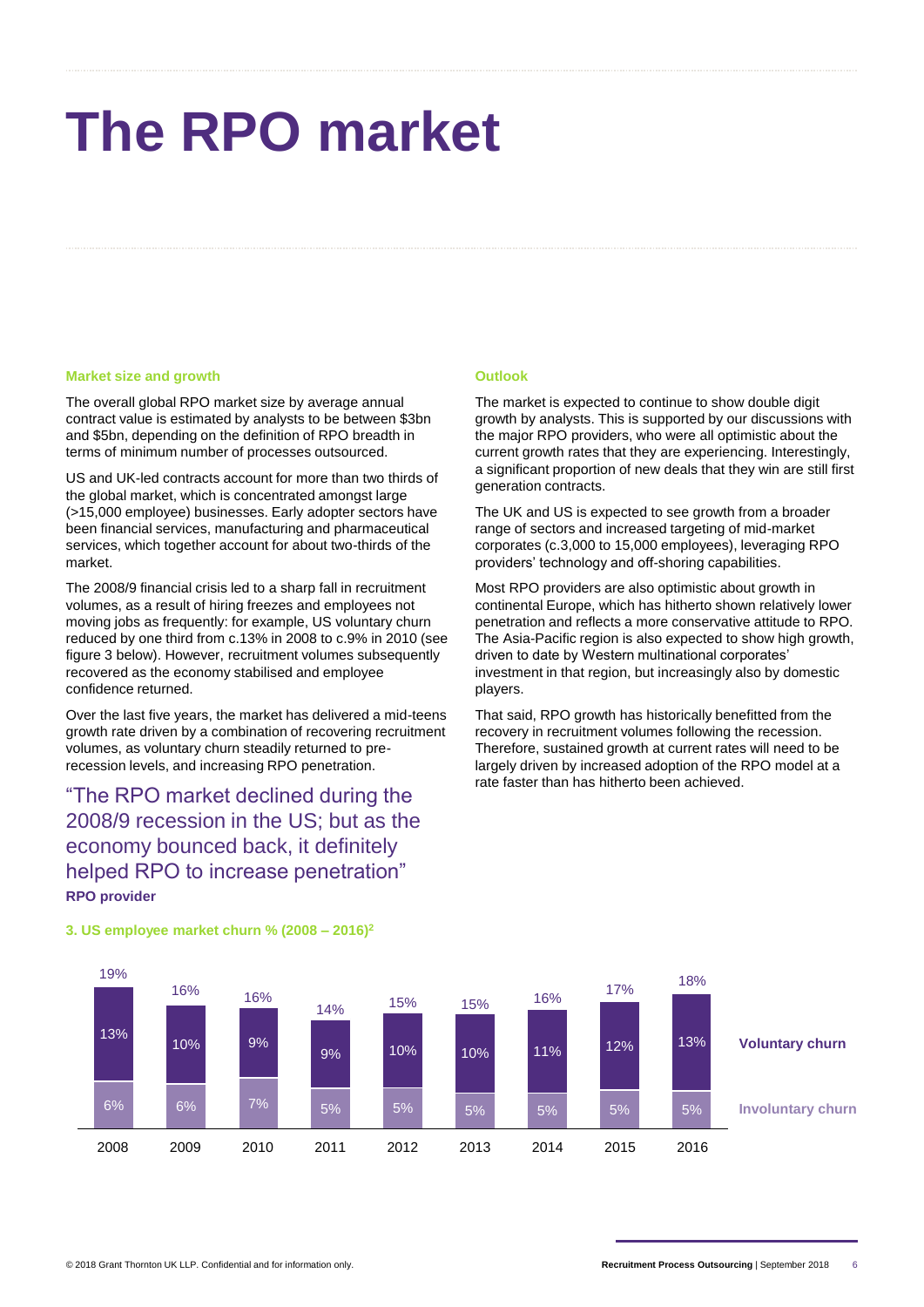# **Competitive dynamics**

#### **Competitive landscape**

The RPO industry is fragmented, comprising global, regional and national players. For large multi-regional contracts, the top 10 providers in the US and EMEA account for c.70% of the market, with EMEA being slightly more consolidated. A large proportion of the EMEA share will be driven by decisions made by multinationals headquartered in the UK.

There are only a handful of players that can credibly deliver on a global basis. In general, these competitors come from a variety of backgrounds, with many having entered through acquisition:

- Senior headhunting firms, such as Hays and Korn Ferry Futurestep
- Broader recruitment firms, such as Randstad Sourceright, ManpowerGroup Solutions and Pontoon (part of the Adecco Group)
- HR / payroll outsourcing, such as ADP (which acquired TheRightThing in 2011)
- BPO / technology players, such as IBM Kenexa
- 'Pure play' competitors, such as Alexander Mann Solutions, Allegis Global Solutions and Cielo
- There are a number of smaller providers, such as Talent Fusion, Peoplescout, Sevenstep, Accolo and Pierpoint, which focus on recruiting for niche sectors and / or in specific regions.

Differentiation between providers tends to be based on breadth / credibility in global delivery, low cost off-shoring capability, and the quality of staff (on-site and off-shore for senior client stakeholder and candidate experience respectively). It does appear to be harder to differentiate between the major global providers, who all have similar global capabilities, such that the client selection criteria is driven by sector expertise and the credibility of the senior client relationship managers.

The industry has experienced consolidation activity to capture scale and build geographic presence. Over the last few years, notable deals have included:

• TrueBlue's (owners of PeopleScout) acquisition of Aon Hewitt's RPO business, increasing their global delivery capabilities in North America, EU and APAC

- Allegis' acquisition of Talent2, giving them a footprint in APAC
- The merger of Adecco's Pontoon and hyphen, combining their MSP and RPO services into a single business unit
- Ochre House and Pinstripe's merger to form Cielo, in 2013, creating an end-to-end RPO solution

#### **Barriers to entry**

At a local, single country level, there are relatively low barriers to entry, and this has led to a proliferation in the number of small local players (often from a recruitment parent). Such providers tend to win share based on price, and focus on volume roles and / or specific niches in which they have expertise.

At a global, multi-country level, the barriers to entry are significantly higher. Larger (>15,000 employee) clients typically look for evidence of the provider's ability to handle significant volumes, provide consistency across a multicountry environment and demonstrate local market knowledge (including legal / regulatory), in addition to the ability to manage global stakeholders and report on KPIs.

#### **Barriers to switching**

Companies will often go through some form of a tender process at the end of a RPO contract to test the market for price and service levels. This is quite common at the end of a first or second generation contract, and thereafter tends to be rarer if the same provider has been used consistently. This is perhaps inevitable, given the degree of mutual trust and knowledge that the incumbent has built up with the client over that period.

"Repeat contracts have increased from 75% five years ago to 80-85%. Switching is more likely at the end of a 1st generation contract, while in 2nd or 3rd generation contracts corporates have invested in the relationship and RPO providers have also evolved from a transactional role to an advisory / valueadded role"

**Analyst.**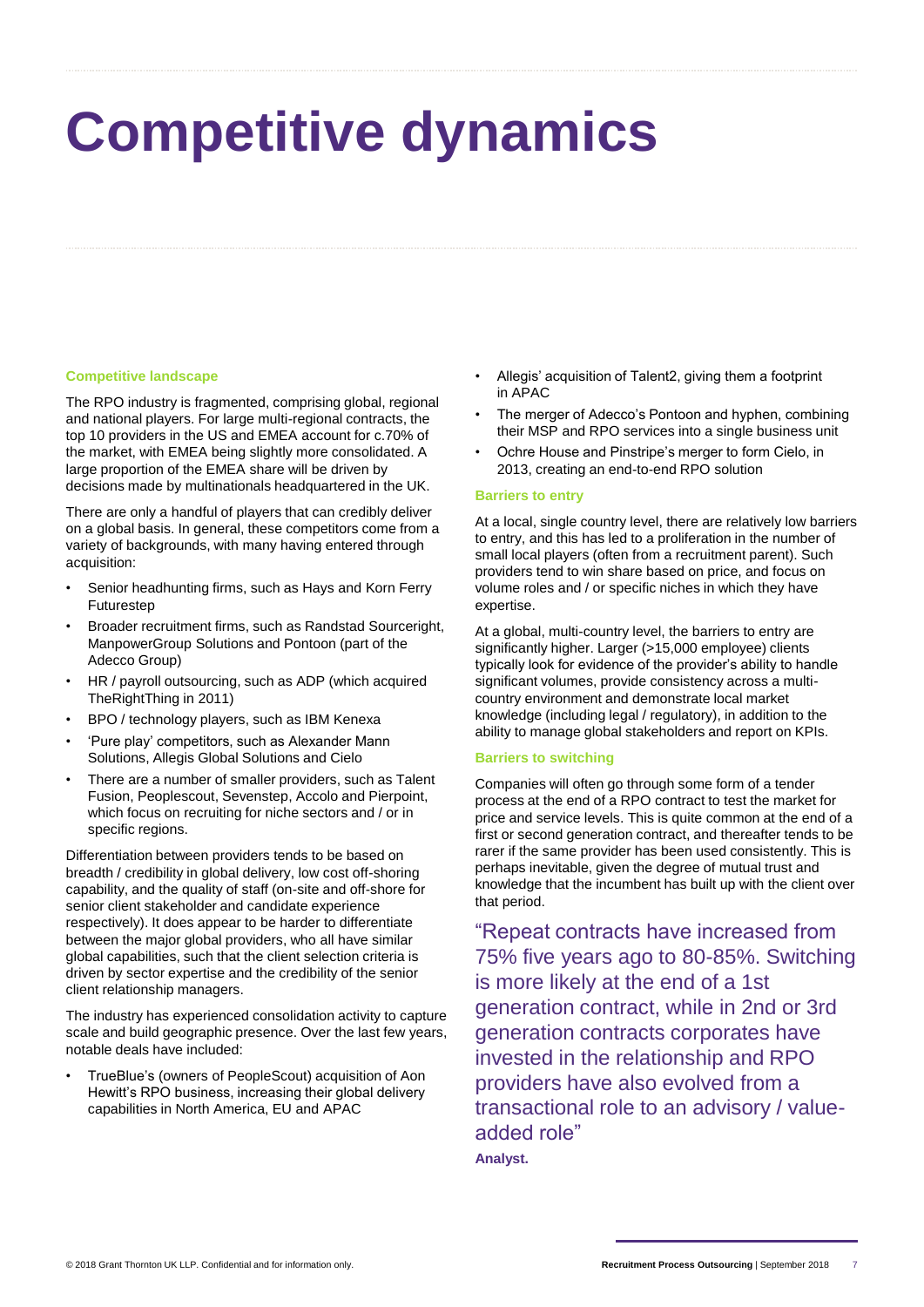# **Technology landscape**

Technology has the capability to reduce the cost of delivery as well as to improve client and candidate experience (eg to improve the speed of response). Whilst technology could enable a corporate to disintermediate RPOs, our discussions suggest that it is primarily seen as an enabler to help improve candidate quality whilst managing costs. Furthermore, RPO players are seen as best placed to advise clients on the adoption of new technology, such that they are evolving into a higher valueadded partnership role.

All the RPO players have developed technology strategies, most commonly by partnering with tech providers, together with some development of own proprietary solutions.

Most interest has been focused on screening, sourcing and scheduling. For example, optimising the use of LinkedIn and other online platforms to build candidate profiles, automatically screening CVs for key words, and 'self-scheduling' of interviews. The next stage for innovation is around improving candidate engagement through the use of 'chatbots', or clever assessment tools such as gamification.

In the longer term, there is the potential to combine artificial intelligence, analytics, and insights on corporates' existing workforces to enable a constant match of labour supply and demand, ultimately improving strategic workforce planning.



"Technology will only make RPO models more effective – a lot of the technology is additive and aids RPOs and staffing firms" **Talent Tech Labs**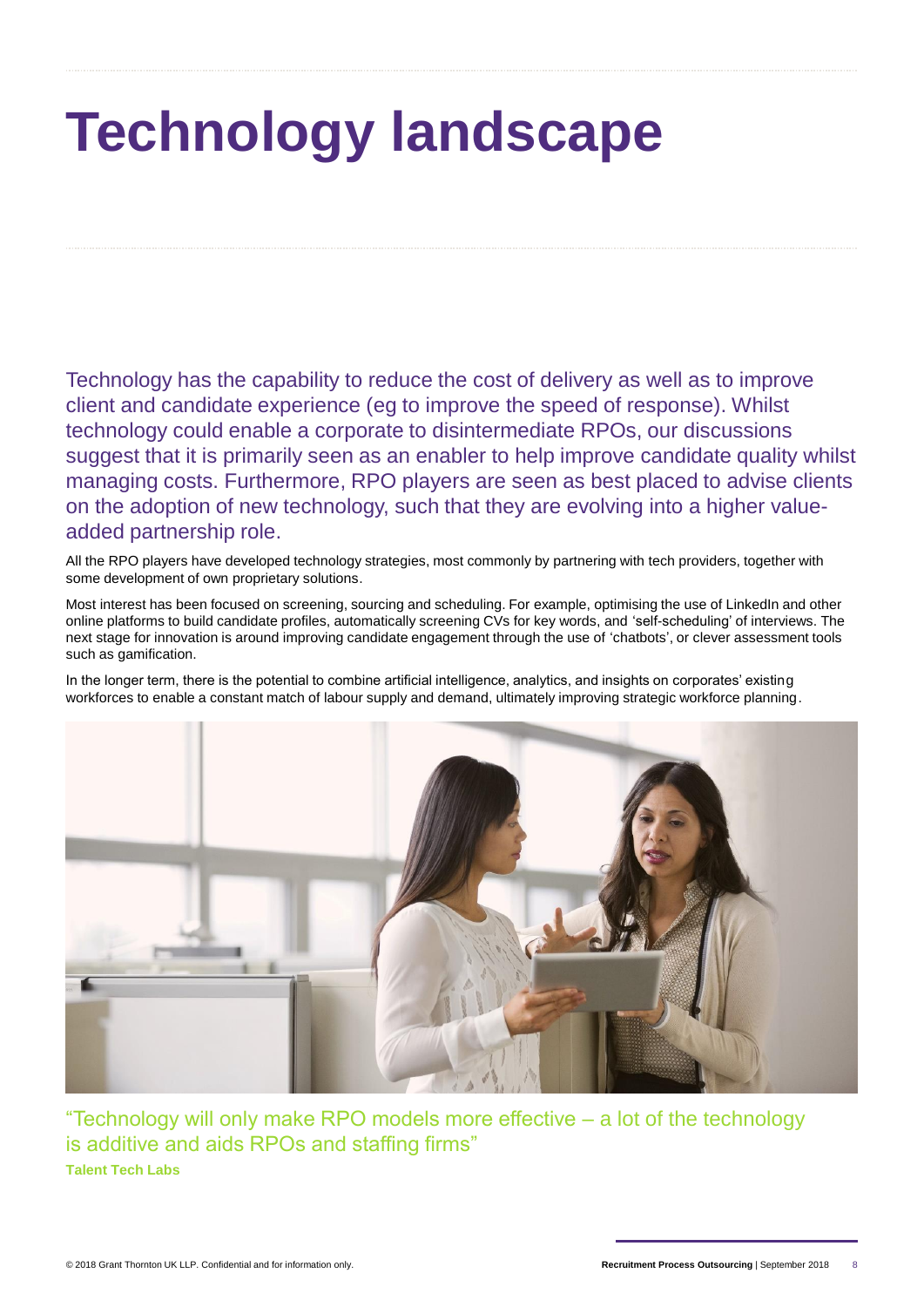#### **Technology tools at each process step**

| <b>Broad</b><br><b>process</b>                                                                             | <b>Process step</b>                       | <b>Description</b>                                                                                                                                                                                                                                                                    |
|------------------------------------------------------------------------------------------------------------|-------------------------------------------|---------------------------------------------------------------------------------------------------------------------------------------------------------------------------------------------------------------------------------------------------------------------------------------|
| <b>Attracting</b> /<br>sourcing<br><b>Screening</b><br>Interview /<br>background<br>checks<br><b>Other</b> | <b>Employer strategy</b><br>and branding  | Platform to communicate a company's image and encourage candidate engagement<br>$\bullet$<br>through live chat events, automatic re-engagement, and search engine optimisation                                                                                                        |
|                                                                                                            | Job marketing &<br>distribution           | Distribute jobs automatically to the right audiences and right sites, and provide real-time<br>analytics to help determine the best mix of job advertising channels                                                                                                                   |
|                                                                                                            | Job aggregators                           | Platforms that aggregate job listings from multiple websites                                                                                                                                                                                                                          |
|                                                                                                            | Mobile recruitment •                      | Enable candidates to apply for jobs from mobile devices                                                                                                                                                                                                                               |
|                                                                                                            | Resume parsing                            | Convert free-form CV documents into structured information of XML format, suitable for<br>storage, reporting and manipulation                                                                                                                                                         |
|                                                                                                            | Referral platform                         | Enable HR managers to collect candidate recommendations from current employees to<br>fill job openings                                                                                                                                                                                |
|                                                                                                            | Candidate<br>relationship /<br>engagement | Help corporates manage and communicate with their talent pipeline, aggregating<br>candidates from various channels, and sorting candidates for specific jobs. Recruiters<br>can use CRM to proactively engage, organise, and manage potential applicants to<br>accelerate the process |
|                                                                                                            | Matching                                  | Use matching algorithms to match candidates to companies                                                                                                                                                                                                                              |
|                                                                                                            | Assessment                                | Neuroscience assessment tools used as a first stage filter, instead of a resume screen.<br>$\bullet$<br>Helps mitigate unconscious bias. Advanced platforms incorporate gamification, and<br>workplace simulation                                                                     |
|                                                                                                            | <b>Interview</b><br>scheduling            | Automated interview scheduling and diary management, incorporating self-scheduling                                                                                                                                                                                                    |
|                                                                                                            | <b>Video interviews</b>                   | Automated video interviews for screening candidates, so candidates and interviewers<br>do not need to be online at the same time                                                                                                                                                      |
|                                                                                                            | Referencing                               | Automated, online reference checking tools, post interview check ups, and employment<br>verification. Enable recruiters to view an in-depth report about a candidate within days                                                                                                      |
|                                                                                                            | On-boarding                               | Creates a personalised on-boarding page for new hires, detailing the tasks, tips, contact<br>information and files which every new hire will need before starting work.                                                                                                               |
|                                                                                                            | Analytics /<br>benchmarking               | Provide salary and workforce benchmarking data, enabling companies to compute the<br>cost of human capital and test workforce strategies by bringing together employee and<br>non-employee data                                                                                       |

Key: **Technology currently available** Medium term potential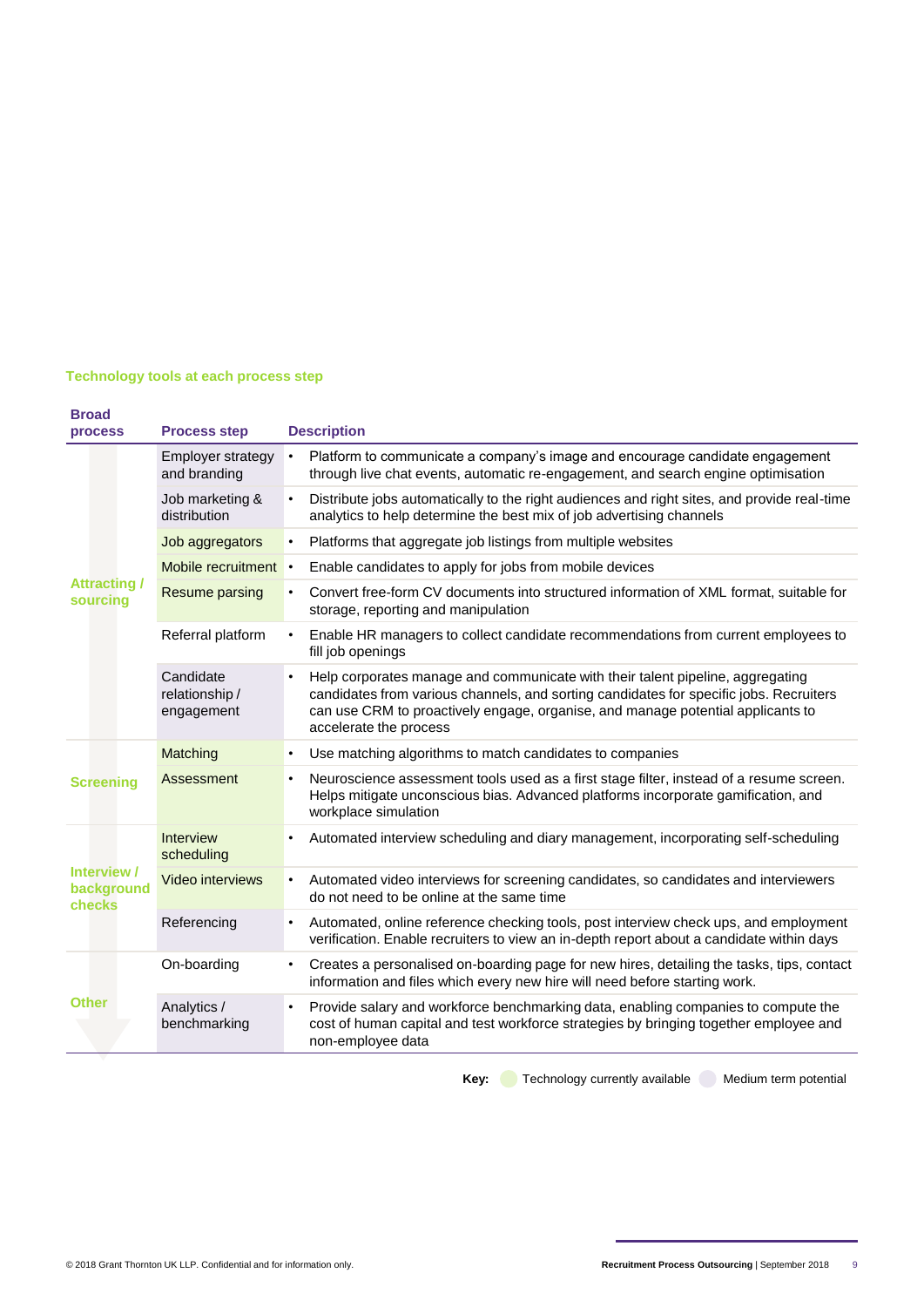# **Conclusion**

The RPO market has seen significant growth over the last five years, reflecting an improving economy and recovery in employee churn, but also growing penetration as corporates increasingly appreciate the benefits that an RPO partner can bring.

Whilst the market is starting to mature, particularly in the financial services and pharmaceutical sectors in the UK and US, continued growth is expected from other sectors, other regions, and from targeting of and adoption by mid-market corporates. With technological advances such as automation and AI creating both complexities and opportunities for improved efficiency, this should benefit RPOs as they seek to add value and / or reduce costs for their clients.

Going forward, RPO players will need to consider which market segments they are best-placed to compete in, as well as proactively integrate new technology into their methodologies, in order to maximise their growth potential as the tailwind of recovering employee churn can no longer be relied upon.